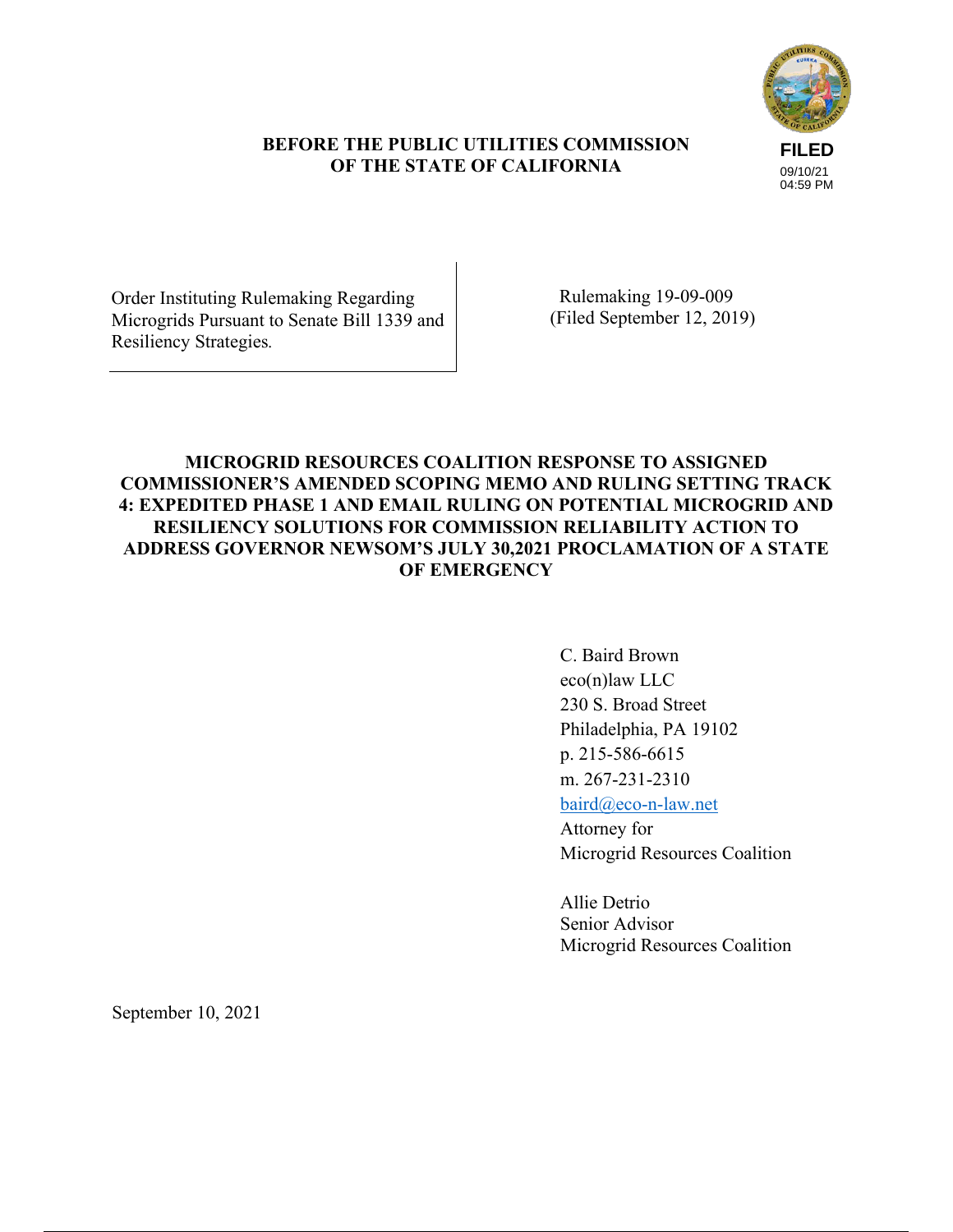## **BEFORE THE PUBLIC UTILITIES COMMISSION OF THE STATE OF CALIFORNIA**

Order Instituting Rulemaking Regarding Microgrids Pursuant to Senate Bill 1339 and Resiliency Strategies*.*

Rulemaking 19-09-009 (Filed September 12, 2019)

# **MICROGRID RESOURCES COALITION RESPONSE TO ASSIGNED COMMISSIONER'S AMENDED SCOPING MEMO AND RULING SETTING TRACK 4: EXPEDITED PHASE 1 AND EMAIL RULING ON POTENTIAL MICROGRID AND RESILIENCY SOLUTIONS FOR COMMISSION RELIABILITY ACTION TO ADDRESS GOVERNOR NEWSOM'S JULY 30,2021 PROCLAMATION OF A STATE OF EMERGENCY**

#### **I. Introduction**

The Microgrid Resources Coalition ("MRC") respectfully files its comments in response to the Assigned Commissioner's Amended Scoping Memo and Ruling on Microgrid Reliability for Track 4 ("Track 4 Scoping Ruling") issued in the above captioned proceeding and the Administrative Law Judge's Email Ruling on Potential Microgrid and Resiliency Solutions for Commission Reliability Action To Address Governor Newsom's July 30, 2021 Proclamation of a State Of Emergency ("Emergency Action Ruling") The MRC appreciates this opportunity to provide proposals that we believe are responsive to both expedited phase one of Track 4 and to the Emergency Action Ruling.

The MRC is a consortium of leading microgrid owners, operators, developers, suppliers, and investors formed to advance microgrids through advocacy for laws, regulations and tariffs that support their access to markets, compensate them for their services, and provide a level playing field for their deployment and operations. In pursuing this objective, the MRC intends to remain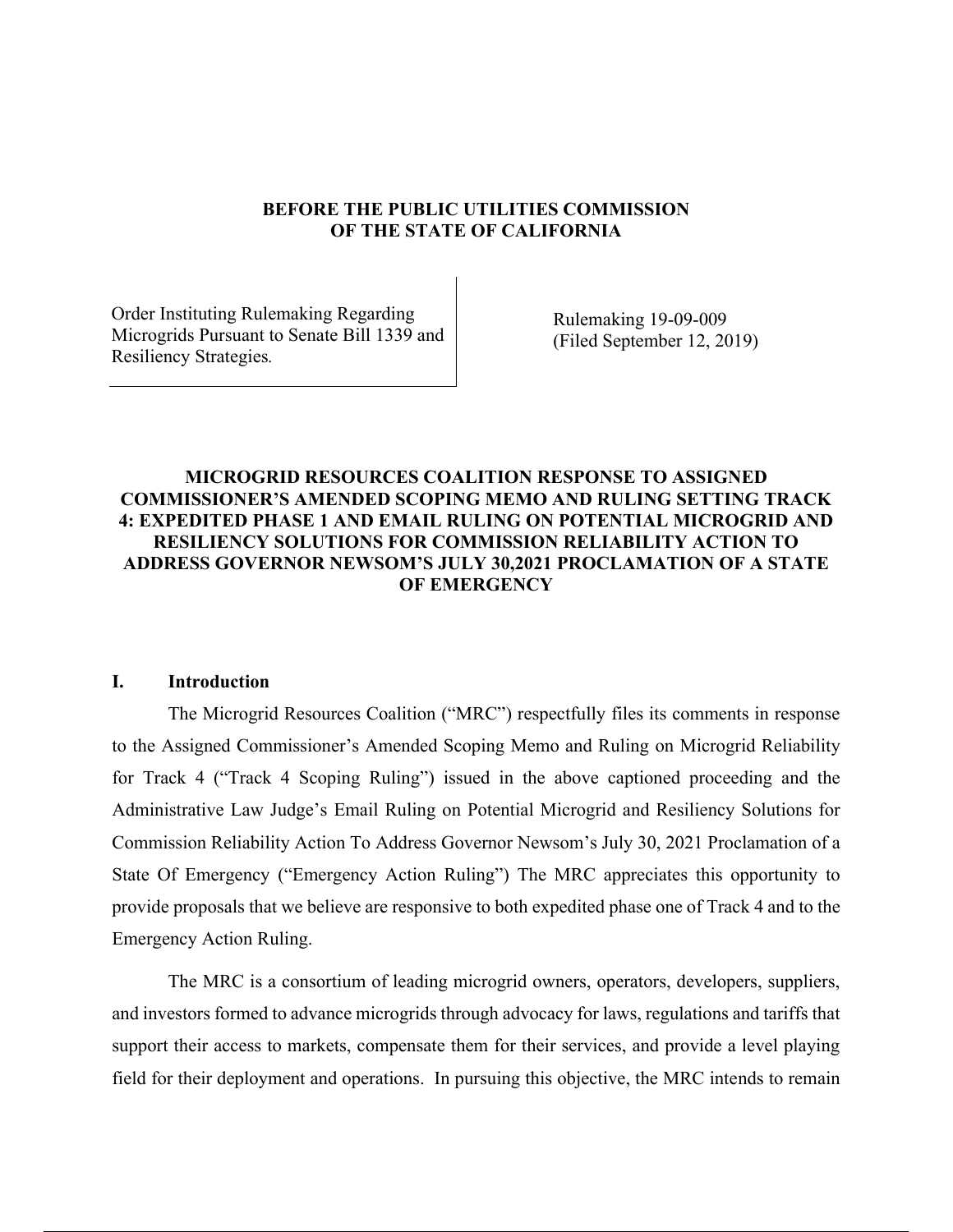neutral as to the technology deployed in microgrids and the ownership of the assets that form a microgrid. The MRC's members are actively engaged in developing microgrids in many regions of the United States including many who are actively engaged in microgrid development in California.<sup>1</sup> MRC members have also been operating sophisticated microgrids over an extended period of time (some for over 30 years). They are at the cutting edge of microgrid technology.

The mission of the MRC is to promote microgrids as energy resources by advocating for policy and regulatory reforms that recognize and appropriately value the services that microgrids offer, while assuring non-discriminatory access to the grid for various microgrid configurations and business models. We generally support disaggregated, fair pricing for well-defined services both from the grid to microgrids as well as from microgrids to the grid. We promote communitybased resilience standards and support utilities that are working toward new business models that value resilient distributed resources. We work for the empowerment of energy customers and communities.

In responding to the Track 4 Scoping Ruling (Phase 1) and the Emergency Action Ruling, the MRC has made two specific proposals. The first, primary proposal would create an emergency services tariff for existing and new microgrids that allows and compensates microgrids to provide specified, dispatchable capacity to the grid during emergency circumstances including a capacity shortfall. The second proposal would compensate microgrids that serve and provide resilience for critical facilities and would displace the need for backup diesel generation on the utility system. Both proposals provide utilities with additional dispatchable resources to call on in capacity shortfalls or other emergencies. Each proposal is outlined below followed by responses to the questions posed by the Emergency Action Ruling.

## **II. Proposal 1: Emergency Services Tariff**

The MRC proposes a new Emergency Services Tariff (**EST**) for customers operating behind the meter microgrids otherwise eligible to interconnect under Rule  $21<sup>2</sup>$  The EST would

<sup>&</sup>lt;sup>1</sup> Members of the MRC include: Bloom Energy, Concord Engineering, eco(n)law, Emory University, Engie, Icetec, Mainspring Energy, Massachusetts Institute of Technology, Princeton University, Reimagine Power, Resilience Plus, Scale Microgrid Solutions, Schneider Electric, University of Missouri and the University of Texas at Austin. The MRC's comments represent the perspective of the coalition and should not be construed as speaking for individual members.

 $2$  The Commission has ample authority to adopt such a tariff under SB 1339 (Pub. Util. Code. 8371(d)). It could be included as a portion of the microgrid tariff that each utility is required to adopt pursuant to the Commission's Track 2 Decision (D.21-01-018).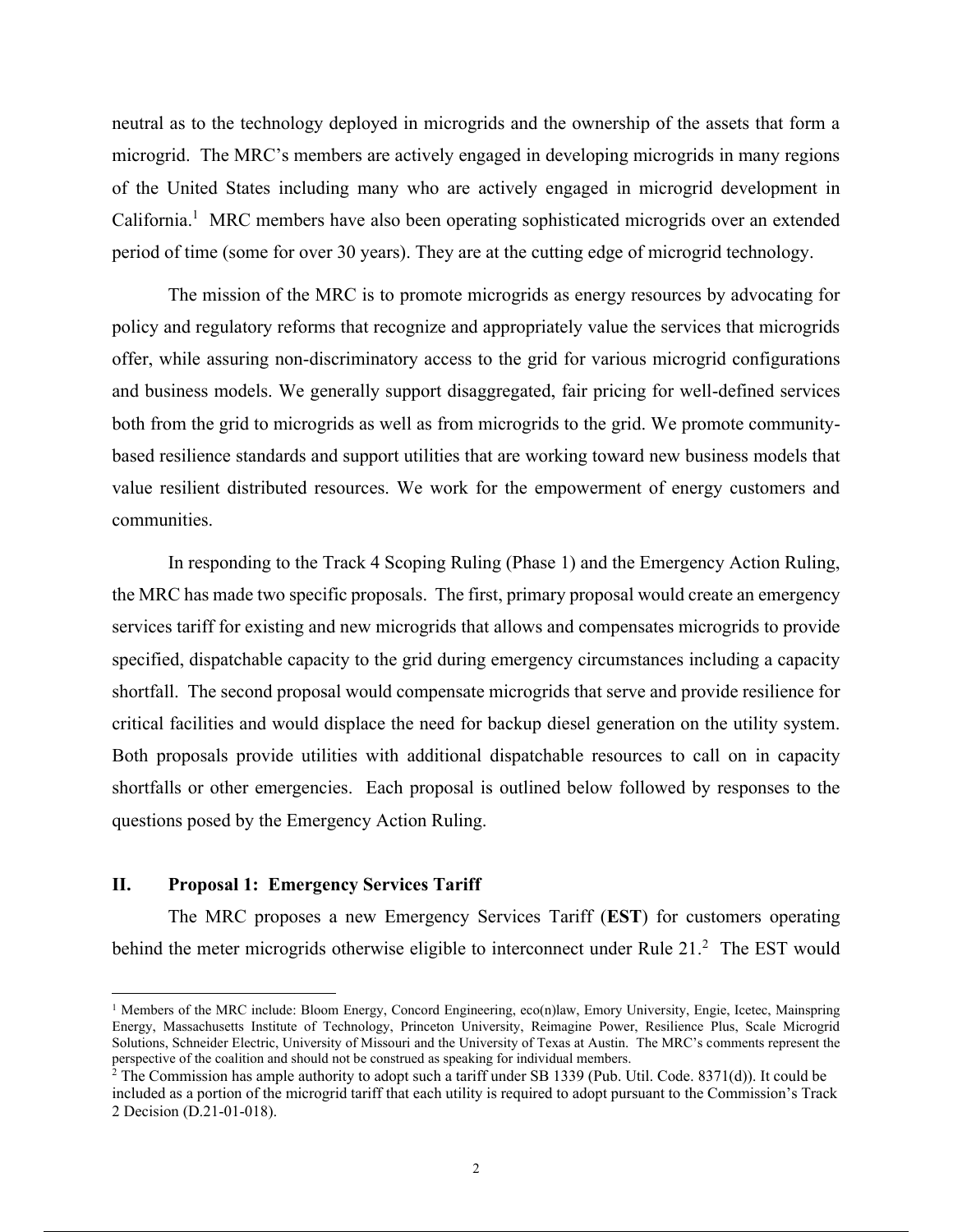encourage and permit eligible microgrids to assist utilities in preventing capacity shortfall. To be eligible for the EST the microgrid customer would be required to commit to provide capacity support to its interconnecting utility through any combination of partial load reduction, islanding, or energy export during emergency conditions. These conditions would include CAISO capacity shortfalls, adverse weather conditions, other grid instability or threat to the utility's distribution system. The commitment would be required for up to a minimum number of hours per month, and could be limited (e.g., by battery storage capacity) to a maximum number of hours per incident. A simple addendum to the final customer Interconnection Agreement could outline the specific terms and conditions. The annual energy exports to the grid of a customer electing the EST (**EST Customer**) could not exceed its annual imports.<sup>3</sup> The Commission could also encourage utilities other than the large electric companies to adopt a similar tariff in response to Governor Newsom's proclamation.

The EST would be available to both existing and new microgrids. To be eligible, the microgrid must consist of CARB-approved resources, and must have verified ability to deliver its committed emergency response. It must commit a minimum of 200 kW of capacity to the program or be a part of an aggregation<sup>4</sup> of more than one MW. It must agree to perform scheduled maintenance outside of the months of April to October. If it proposes to offer islanding as a service, it must successfully demonstrate islanding capability. The EST would require that the microgrid customer be on a time of use rate for energy purchases for which comparable customers are eligible.

EST Customers would be exempt from departing load charges,<sup>5</sup> other than public purpose charges and wildfire fund charges, and these latter charges would reduce in annual increments to

<sup>3</sup> The Commission's ability to adopt the EST also falls within established FERC precedent. *See Sun Edison LLC*, 129 FERC ¶ 61,146 at P 1 (confirming that certain solar energy sales to net metered end-use customers do not constitute the sale of electric energy at wholesale in interstate commerce or the transmission of electric energy in interstate commerce for purposes of the FPA); *MidAmerican*, 94 FERC ¶ 61,340 at P 1 (objecting to the Iowa Utilities Board's implementation of final orders issued pursuant to Iowa's Alternate Energy Production Statute and § 199-15.11(5) of the regulations thereunder, directing MidAmerican to interconnect with three Alternate Energy facilities and to offer net billing arrangements to those facilities.)

<sup>4</sup> The IDER partnership program is implemented through Aggregators (D.21-02-006), and we suggest the same approach here.

<sup>&</sup>lt;sup>5</sup> The governor's emergency declaration illustrates the folly of departing load charges. The system has more load than it can handle, and Customers are being penalized for providing additional capacity. A number of states adopted departing load charges to cover stranded assets costs during a move to retail competition, but they were specific to the one-time costs, and we are not aware of any other state that continues to rely on them to fund their system.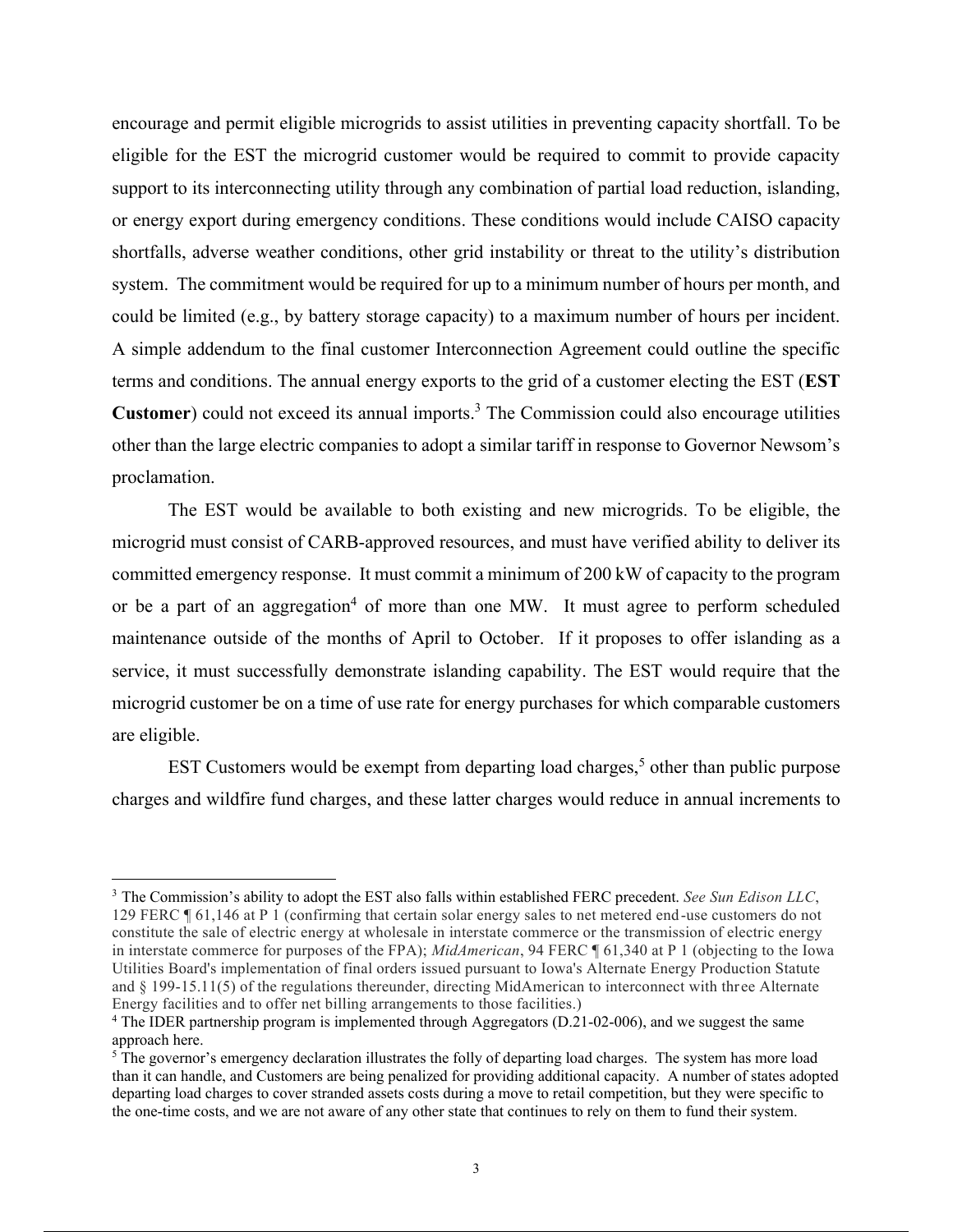zero over seven years.<sup>6</sup> EST Customer microgrids would be eligible for the waiver of the capacity reservation portion of standby charges adopted in D. 21-07-011. Instead of the availability and capacity requirements established in D.21-07-011, the MRC suggests that microgrids taking service under the EST be permitted to demonstrate islanding capability or ability to provide firm capacity when called upon. The ability of the microgrid to provide emergency services is based on the entire integrated capability of the microgrid, not the capability of a single resource, and the ability to island requires the ability to meet 100 percent of internal load after internal load reductions. EST Customers would be permitted to charge battery storage resources included in their microgrid with imported power during off-peak, non-emergency hours.<sup>7</sup>

EST Customers would be paid \$2.00 per kWh of energy or demand reduction delivered to the utility in response to calls for emergency services.<sup>8</sup> That rate will be in effect for 2022 and 2023, after which the Commission will reevaluate, but shall not be less that the average CAISO wholesale price during capacity shortfall conditions. Exports will be measured by two-way meter and demand reductions will be measured by reduction below the EST Customer's average usage during peak (4 p.m. to 9 p.m.) hours in the same calendar quarter over the prior two years. Failure to deliver emergency capacity (except for reasons beyond EST Customer control) more than once in a month or three times in a year would result in suspension from the EST. To provide an additional incentive for EST participation the Commission could provide compensation for nonemergency exports that do not (together with emergency exports) exceed total EST Customer imports at appropriate time of day rates.

We suggest that EST Customers be eligible resource adequacy payments for system RA or local RA as applicable based on qualification for the EST. Utilities should pay for RA at a price based on their average cost to acquire RA and could use the EST resources to meet their RA requirement. This is consistent with Commission precedent in other programs that provide capacity to the distribution utility.<sup>9</sup> The MRC suggests that the IOUs coordinate with LSEs and CCAs in

<sup>6</sup> While the MRC recognizes the importance of the funding for these purposes, the tariff should not create a permanent two-tier rate system in which certain customers pay a permanent charge for services they don't use.  $\bar{7}$  This would require further modifications on the charging limitations in the NEM tariffs that were adjusted in Track

<sup>2</sup> D.21-08-018.

<sup>8</sup>Governor Newsom Emergency Proclamation Expediting Clean Energy Projects, July 30, 2021, Section 3(d), *available at*, https://www.gov.ca.gov/wp-content/uploads/2021/07/Energy-Emergency-Proc-7-30-21.pdf.

<sup>9</sup> *See,* location bonus for facilities sited in local reliability areas in AB 1613 Combined Heat & Power PPA Tariff https://www.pge.com/en\_US/for-our-business-partners/energy-supply/standard-contracts-for-multiple-facilitiespursuant-to-ab-1613/standard-contracts-for-multiple-facilities-pursuant-to-ab-1613.page?ctx=large-business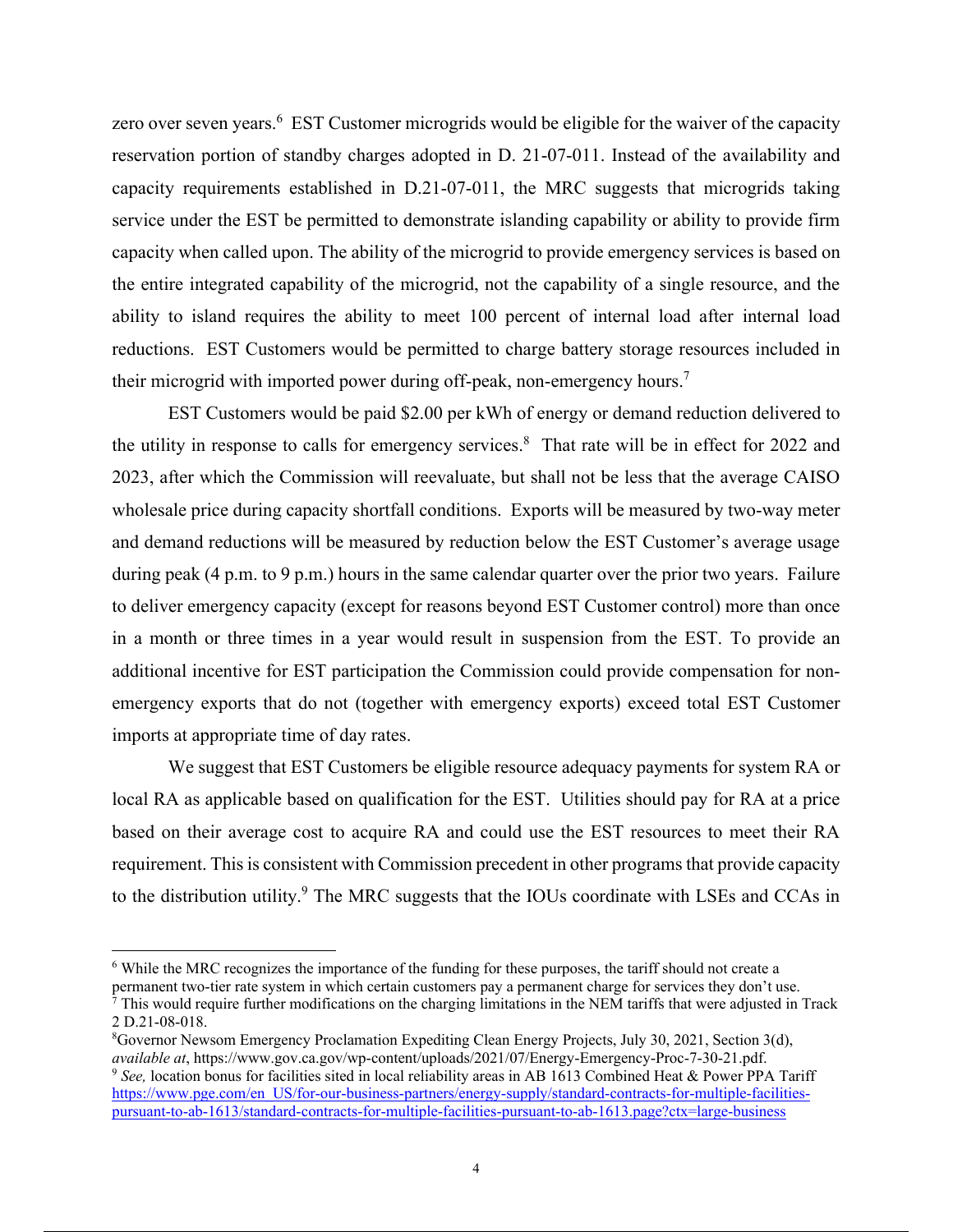their service territories to determine if EST microgrids can reduce the need for RA procurement that would otherwise occur with the central procurement entity.

EST Customers proposing new microgrids would be eligible to interconnect under Rule 21.<sup>10</sup> If they expect to export to meet the emergency capacity requirement (or as otherwise permitted) they would specify maximum export levels as do non-export resources, but would be compensated as provided in the EST. The utility would bear (and be entitled to recover) the cost of two-way metering and communications equipment to dispatch the EST Customer to provide services. The utility would be required to complete any necessary studies and specify any additional conditions within 6 months. This would include any preliminary evaluation of eligibility for EST. In connection with adoption of the EST the Commission should authorize utilities to increase their interconnection staffing to the extent needed to meet the timing requirements specified.

## **III. Proposal 2: Resilience Payment for Critical Facility Microgrids**

In addition to the EST proposal the MRC suggests adoption of a resilience incentive payment for investment in new microgrids serving critical facilities (**CFMs**). This would serve the purposes of SB 1339 $^{11}$  and provide an incentive for customer investment in capacity that would reduce the likelihood of capacity shortfalls. Critical facility would have the meaning adopted by the Commission in the De-energization rulemaking R.18-12-005, though the MRC would welcome Commission consideration of further expansion of this definition.<sup>12</sup> The microgrids would be required to have sustained islanding capability of at least 96 hours. The amount of the payment would be based on the utilities' cost of providing diesel backup at substations.<sup>13</sup> According to a recent ADL Ventures report<sup>14</sup> the avoided cost of utility provided diesel backup is \$182 per kW of capacity per year and \$0.30 per kWh delivered. The MRC proposes that utilities make an annual capacity payment of \$182/kW-year to each CFM based on the aggregate peak

<sup>&</sup>lt;sup>10</sup> Electric Rule 21 for each utility can be found at: https://www.cpuc.ca.gov/Rule21/

<sup>11</sup> SB 1339 (Stern, 2018) Pub. Util. Code 8371(d) *"develop separate large electrical corporation rates and tariffs, as necessary, to support microgrids, while ensuring that system, public, and worker safety are given the highest priority. The separate rates and tariffs shall not compensate a customer for the use of diesel backup or natural gas generation, except as either of those sources is used pursuant to Section 41514.1 of the Health and Safety Code, or except for natural gas generation that is a distributed energy resource."*

<sup>&</sup>lt;sup>12</sup> R.18-12-005 De-energization Rulemaking; D.21-06-034 adopts Additional Guidelines and Rules for Public Safety Power Shutoffs with the list of critical facilities being updated on pg. 75..

<sup>&</sup>lt;sup>13</sup> The reduction of demand resulting from islanding the microgrid will reduce load on the utility's substation.

<sup>&</sup>lt;sup>14</sup> ADL Ventures Report at pg. 2 https://docs.cpuc.ca.gov/PublishedDocs/Efile/G000/M348/K580/348580460.PDF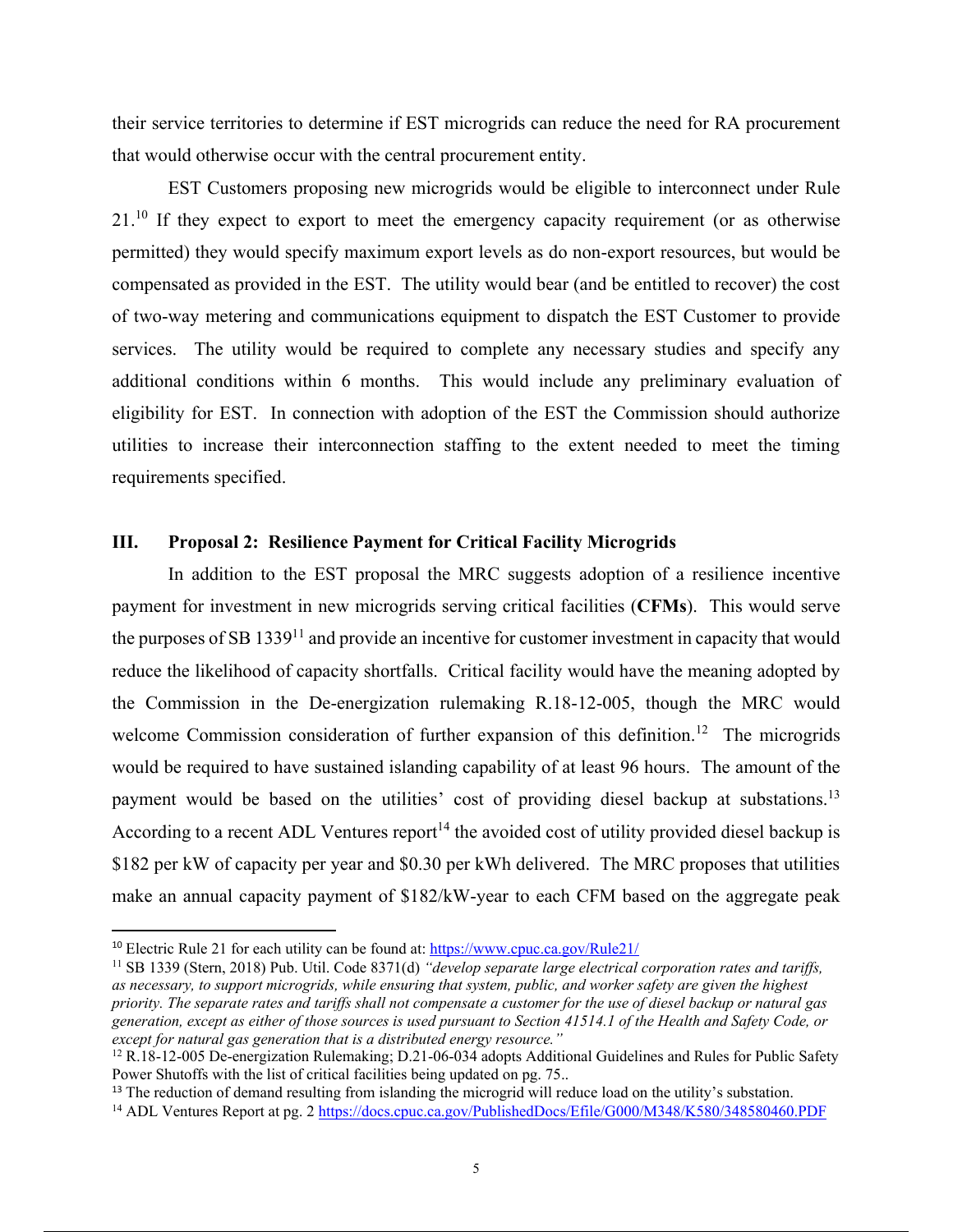internal load of the CFM, and \$0.30 per kWh generated during islanded operation. Both rates would be subject to annual escalation. The Utility would be entitled to dispatch the microgrid to island mode in emergency conditions. Such a provision is also clearly authorized by SB 1339.

## **IV. Responses to Questions in Emergency Reliability Ruling**

#### *Prevention vs. Mitigation of System Capacity Shortfall*

*1. Is the proposal intended to help prevent a system capacity shortfall from occurring, or does it help mitigate the impact of rotating outages, should they be needed? Specify how.*

Both proposals are intended to prevent a system capacity shortfall from occurring.

*2. How does the proposal address the potential conflict between making resources available to the system to help prevent a system capacity shortfall from occurring and reserving resources for private use to mitigate the impacts of a potential outage?*

Proposal 1 provides specific benefits and payment mechanisms for EST Customers and provides specific required parameters for performance. An EST Customer in making an investment or operational decision for a microgrid can compare the costs and benefits and prepare to meet EST requirement if it signs up. We have suggested a rather strict performance requirement to avoid any temptation to cut corners.

*3. If a proposal is intended to prevent system capacity shortfall from occurring and it includes customer-owned or customer-hosted resources, how will availability of those resources to prevent capacity shortfall be guaranteed? Specify how they will be measured and how safety will be ensured?*

Proposal 1 specifies performance metrics and a penalty for repeat failure, though we are open to other suggestions. The microgrid industry has a better safety record than the utilities, and all microgrid installations are subject to state electrical codes. Interconnection safety will be evaluated in the interconnection process, and in the unlikely event of an internal failure of the microgrid that is not managed within the microgrid, the result would be disconnection rather than damage to the grid. Disconnection, in a capacity shortfall may simply result in "successful" demand response where emergency services do not depend on exports. Availability is guaranteed by the tested ability of the microgrid to perform and the incentives under the EST.

#### *Islanding*

*Given that the ability to island is the primary factor distinguishing microgrids from other types of distributed energy resources:*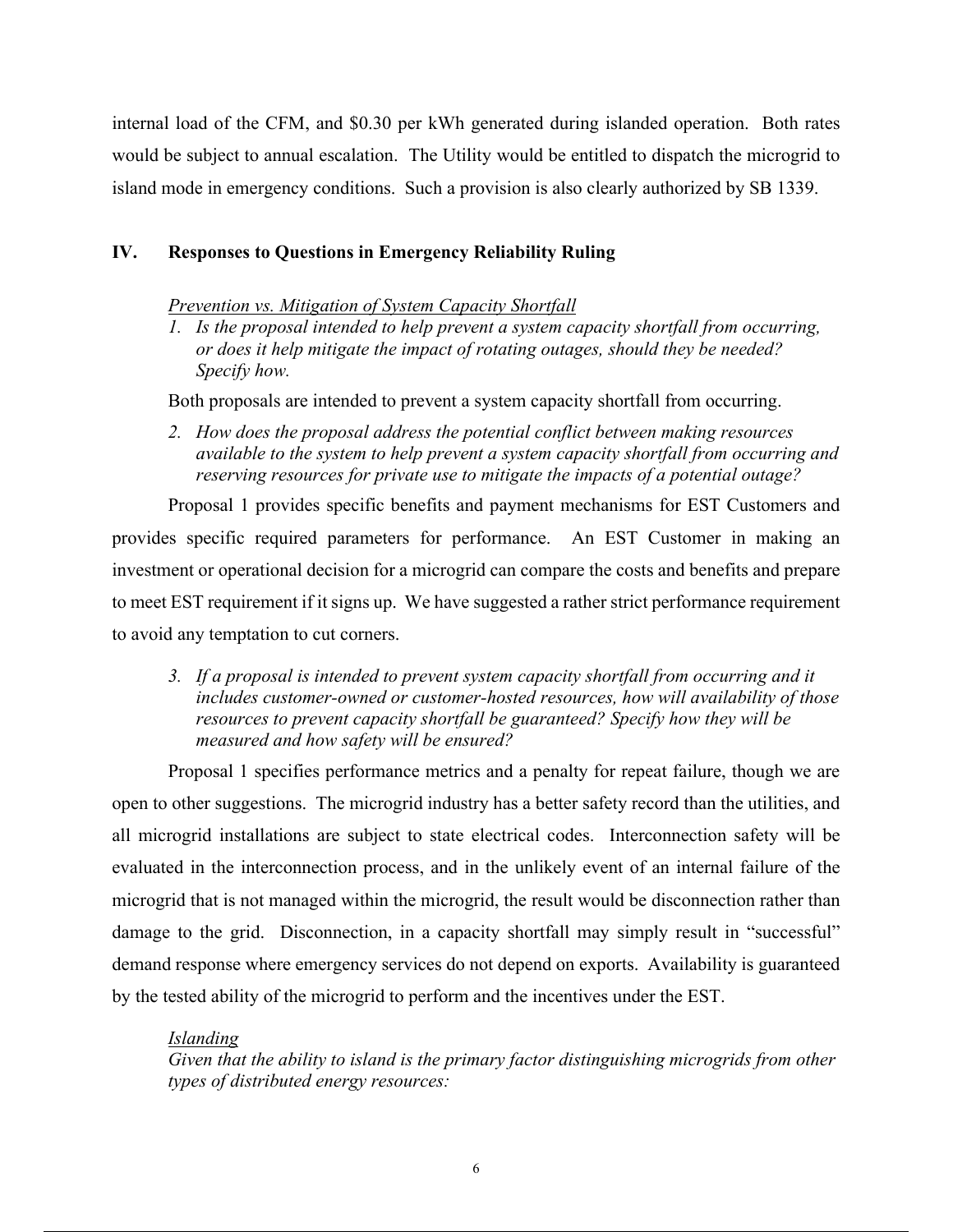*1. Is islanding, separate from any associated reduction in load or increase in generation, essential to the ability of the proposal to address the system capacity shortfall? If so, please describe in detail how islanding is expected to directly help.*

Islanding is not an essential feature of the EST, though it is one way to provide emergency services. The ability to create resilience through islanding is, of course, one of the factors that give Customers the incentive to invest in microgrids.

*2. Does islanding indirectly supplement or enhance the ability of other resources like storage, generation, or demand response to help prevent a system capacity shortfall from occurring? If so, please describe in detail how islanding is expected to indirectly help. In the response, identify what types of generation or load reduction resources the microgrid would support.*

The ability to island requires the ability of the microgrid to balance internal generation and load. That is achieved through a microgrid controller that manages all the internal resources and internal load shedding capabilities of the microgrid to achieve precise resource outputs (or compensate for imprecise ones such as solar). The ability of the microgrid to meet EST obligations is typically not depended on a single resource, and its diversity of resources combined with its precise controls helps assure that the microgrid can meet its EST obligations.

# *Leveraging Existing Microgrid & Resiliency Programs*

*1. How should microgrid projects that participate in the suspension of the capacity reservation component of the standby charge, pursuant to Decision 21-07-011, be required to help address a system capacity shortfall, particularly during the net peak hours?*

Microgrids should be encouraged, not required, to participate in emergency capacity services. If the Commission wishes to incentivize load reduction, the proper market signals should be put in place to accomplish that objective. D.21-07-011 should stand as its own policy decision.

*2. How should existing programs like the Make Ready and Temporary Generation program be leveraged to address a system shortfall, particularly in the net peak hours?*

These programs are not necessary to address a system shortfall and are already serving a previously defined purpose.

*3. How should existing microgrids that have been awarded grant funds (e.g., projects awarded funding by the California Energy Commission or investor-owned utilities via EPIC) be further leveraged to reduce load, especially during net peak hours?*

Microgrids that have received funding through SGIP or EPIC should be eligible for the MRC's Proposal 1 as outlined. If microgrid customers wish to participate in emergency capacity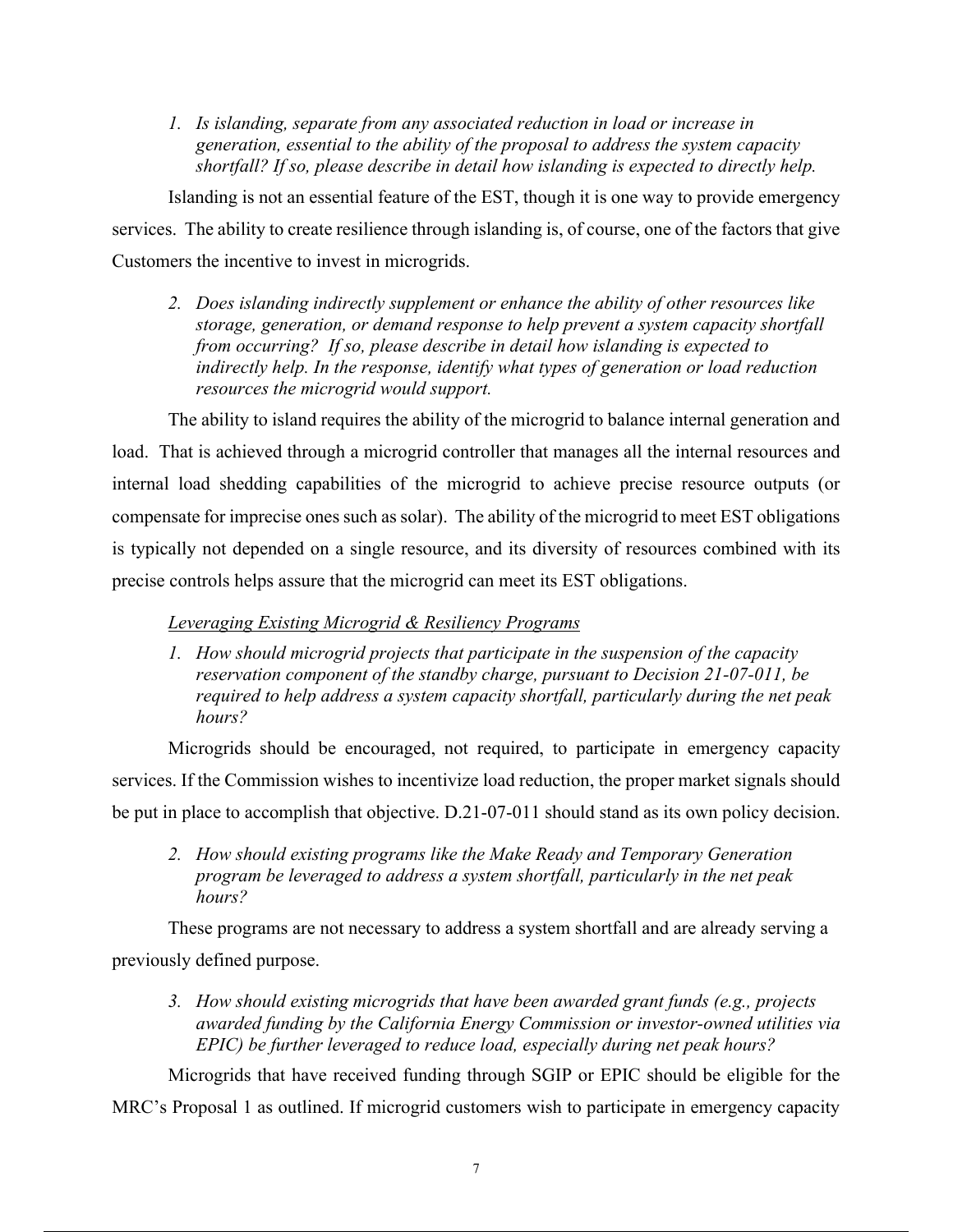services, they should be compensated for those services, not be required to participate just because they received other funding sources. The commission could make participation in EST a consideration in future SGIP grants to microgrids.

*4. Approximately how many megawatts could existing programs address during the net peak hours in 2022? Please provide estimates per program.*

# *Modifications to Existing Microgrid Tariffs*

*1. Which specific existing tariffs should be modified, or further modified, to enable microgrids to address a system capacity shortfall during net peak hours (e.g., the behind-the-meter microgrid tariffs)?*

Both of our Proposals are suggested as stand-alone additions to the behind the meter microgrid tariffs that the utilities have proposed in response to the Track 2 Decision.<sup>15</sup> In the proposals we have also attempted to specify which modifications to other tariffs are required. We have only responded to questions below to the extent that they go beyond the scope of the proposals.

- *a. Provide an overview of how the tariffs should be modified.*
- *b. Describe the outcome that the tariff change is intended to achieve (e.g., accelerate deployment of new microgrids or enhance system benefits of existing microgrids) and an estimate of the megawatt potential, if possible.*
- *c. Describe how that outcome can help address a system capacity shortfall (e.g., by making additional generation or reducing load during net peak hours, or by reducing the impact of rotating outages) and how the availability of those resources will be ensured.*
- *d. Approximately how many MW could the changes address during the net peak hours in 2022?*

If the Commission adopts the MRC's proposal as written, we estimate based on an informal survey of our members that MRC members could respond with as much as 1,000 MW of new installed capacity by 2023. Depending on how quickly the EST proposal is implemented, the combination of existing microgrids with capacity available and new microgrid projects that are deployed with accelerated interconnection timelines could potentially provide much of that capacity by the summer of 2022.

<sup>15</sup> R.19-09-009 Track 2 Decision D.21-01-018 http://docs.cpuc.ca.gov/SearchRes.aspx?DocFormat=ALL&DocID=361442167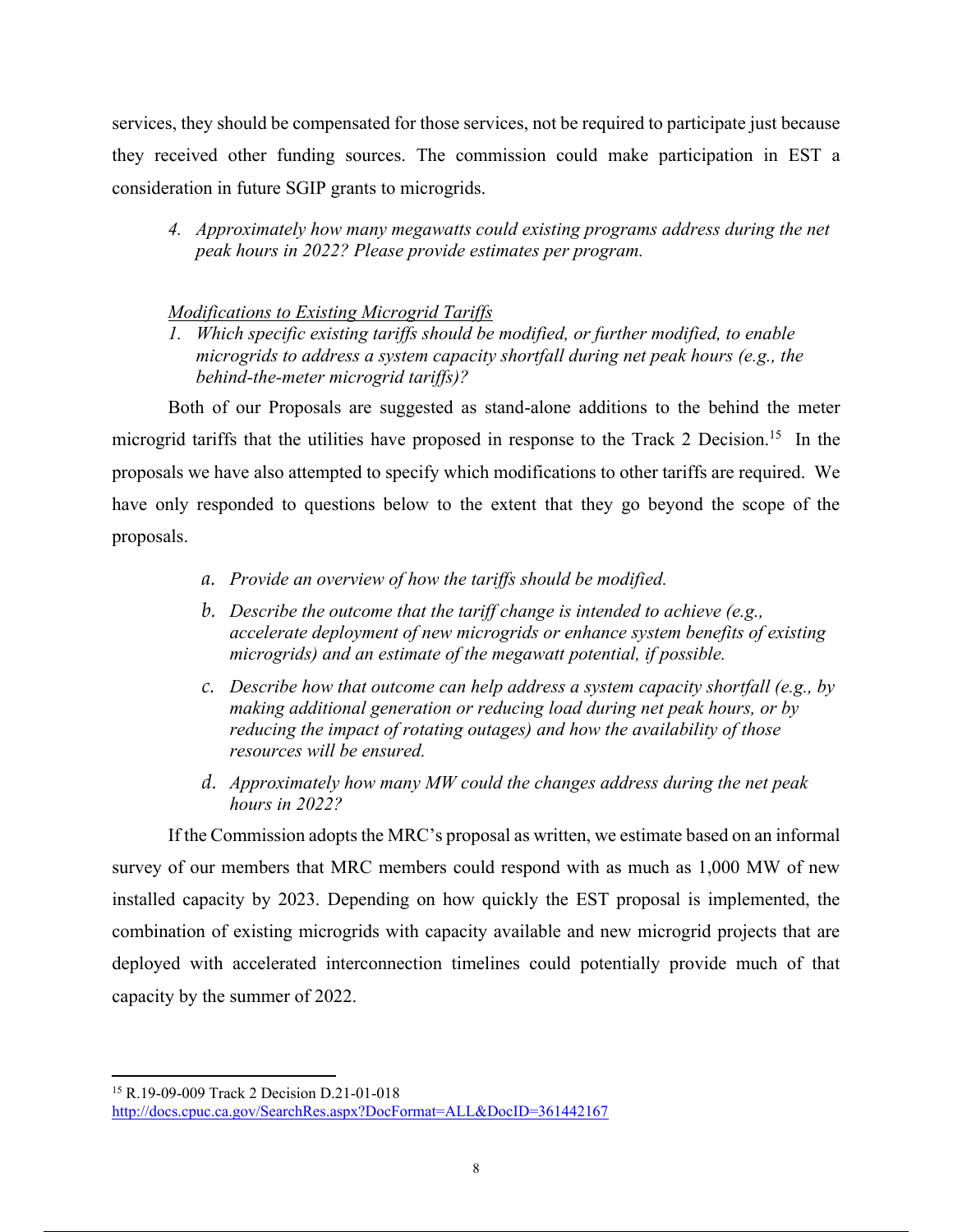- *e. Name the existing tariffs by identifying the rate schedule, rule, contract, or other document, or combination of documents, that should be modified.*
- *f. Describe the specific changes to the document that should be made to achieve the desired outcome.*

#### *Potential New Microgrid Programs and Projects*

*1. What new microgrid projects, programs, or measures should be developed to address a system capacity shortfall, particularly in the net peak hours?*

See Proposal 2 above. Critical facilities are the first priority. In addition, since microgrids are generally designed to operate on a full-time basis (or at a minimum to shift solar generation to net peak hours) any microgrid serves to increase system capacity and, in particular, to provide capacity in net-peak hours. Throughout this proceeding the MRC has made a variety of suggestions aimed at creating a level playing field for microgrids. We don't propose to reiterate them all here, but all of them would advance the goal of increasing aggregate capacity through third party investment.

- *a. How would the program help address a system capacity shortfall?*
- *b. What is the target resource, customer, and/or market participants?*

Proposal 2 is targeted to owners, whether governmental or private, of critical facilities.

*c. How should an administrator for the program be chosen?*

Both of our specific proposals involve new or modified tariffs that would be administered by the utilities.

- *d. Is it feasible to develop, launch, and operate the program in such a way that it can address net peak hours by the summer of 2022? If not, what timeline could the program be launched?*
- *e. Approximately how many megawatts could the program address during the net peak hours in 2022?*

As discussed above, if the Commission adopts the MRC's proposal as written, we estimate, based on an informal survey of our members, that MRC members could respond with as much as 1,000 MW of new installed capacity by 2023. Depending on other project development factors like interconnection timelines for new projects, and whether existing microgrid projects would be eligible to provide resource adequacy, we expect much of that capacity estimate could be met by the summer of 2022. The elimination of uncertain departing load and standby charges that often destroy project economics coupled with payment for performance incentive (\$2/kWh) consistent